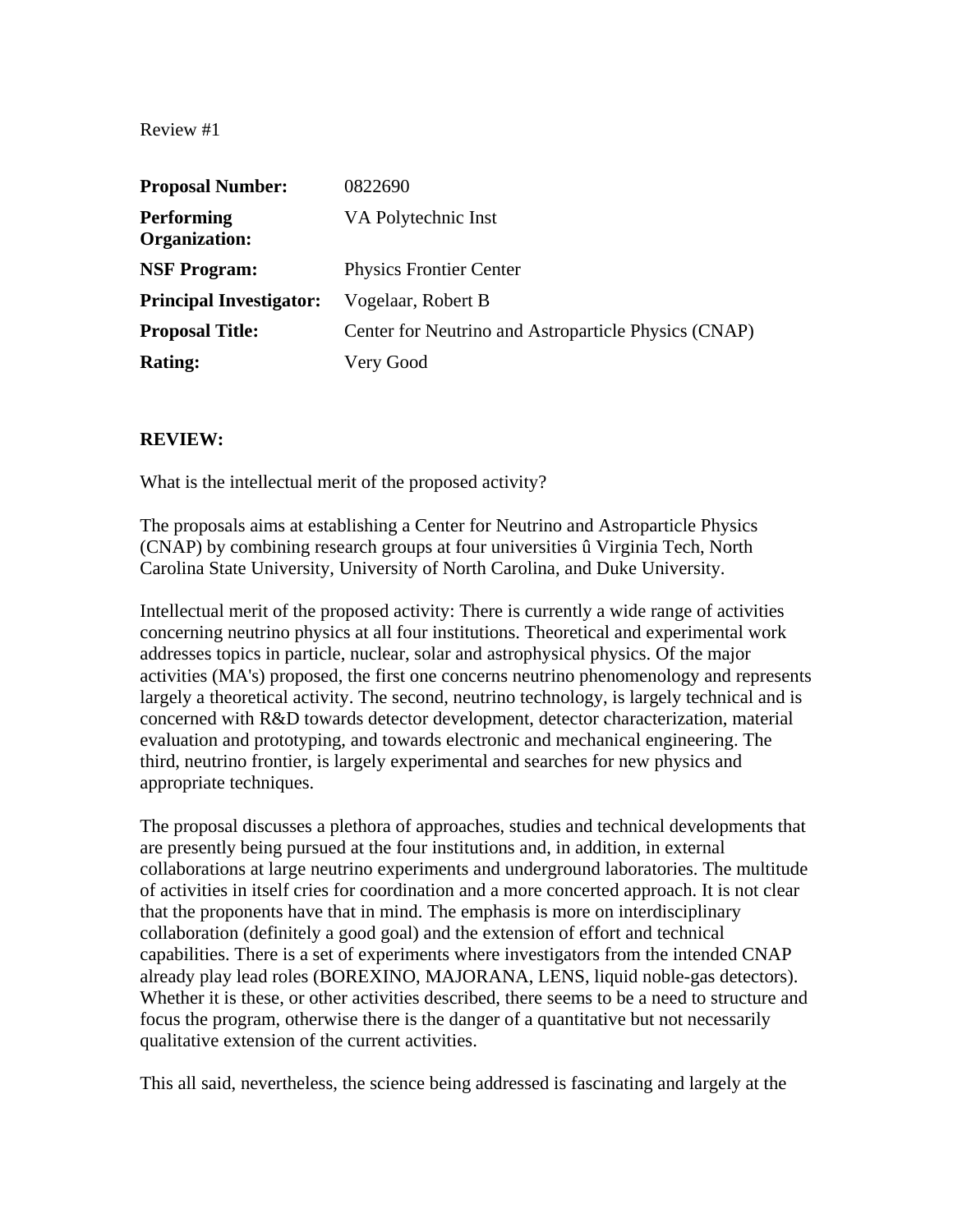forefront of physics in the various areas mentioned or, more generally, in neutrino physics (with the exception possibly of some of the more exotic detector developments, although, of course, a live low-energy neutrino detector is a great goal to strive for). This applies to neutrino phenomenology as well as to experiments seeking the nature of the neutrino and violation of lepton number conservation, or the question of possibilities to measure lepton CP violation in the neutrino sector. A timely and critical program is the refinement of the science case for DUSEL, and subsequently the construction of the detectors and experimental setups. The number of studies listed is absolutely fascinating. However, to repeat: a successful center will need to identify priorities and develop a concerted science program. The strong theory effort proposed, as well as the extensive technical developments of detectors are additional strengths of such a program but also need setting of priorities and a certain alignment with the science goals for the center to excel overall. It appears that the proposed organizational structure of the center, and the advisory as well as operational committee structure already has features aimed at such an approach.

What are the broader impacts of the proposed activity?

Broader impacts of the proposed activity: All four universities involved in CNAP have strong programs in education and outreach, ranging from the physics community, to student training, to K12 education, to public outreach. Teacher training, cutting-edge workshops, the Science House, summer programs, the NC Museum of Natural Science are just some of the highlights. NCPA will capitalize and expand on these (as illustrated with the letter from the Museum). Astrophysics is capturing the imagination of students and the public. Combined with the fascinating physics of the neutrino the proposed center activity can have broad impact on education and outreach and intends to do so.

#### Summary Statement

In Summary: I rate this as a very good proposal in a fascinating area of research. Excellent strengths exist in a broad spectrum of neutrino research already carried at all four institutions. The proposed coordination in general, and the major activities proposed in particular, represent a program of highly interdisciplinary character. It is grouped into the proposed MA's and these again in a number of sub-headings. While a frontiers center should be broadly conceived, nevertheless there should be something said about a focus on selected key goals and priorities and on a resulting structured program for the center. A pure collection of activities may have some potential for leading to joint programs, but the overall outcome might not be too different from the linear sum of its contribution and might lack added value. This needs some attention. The education and outreach programs appear to be excellent.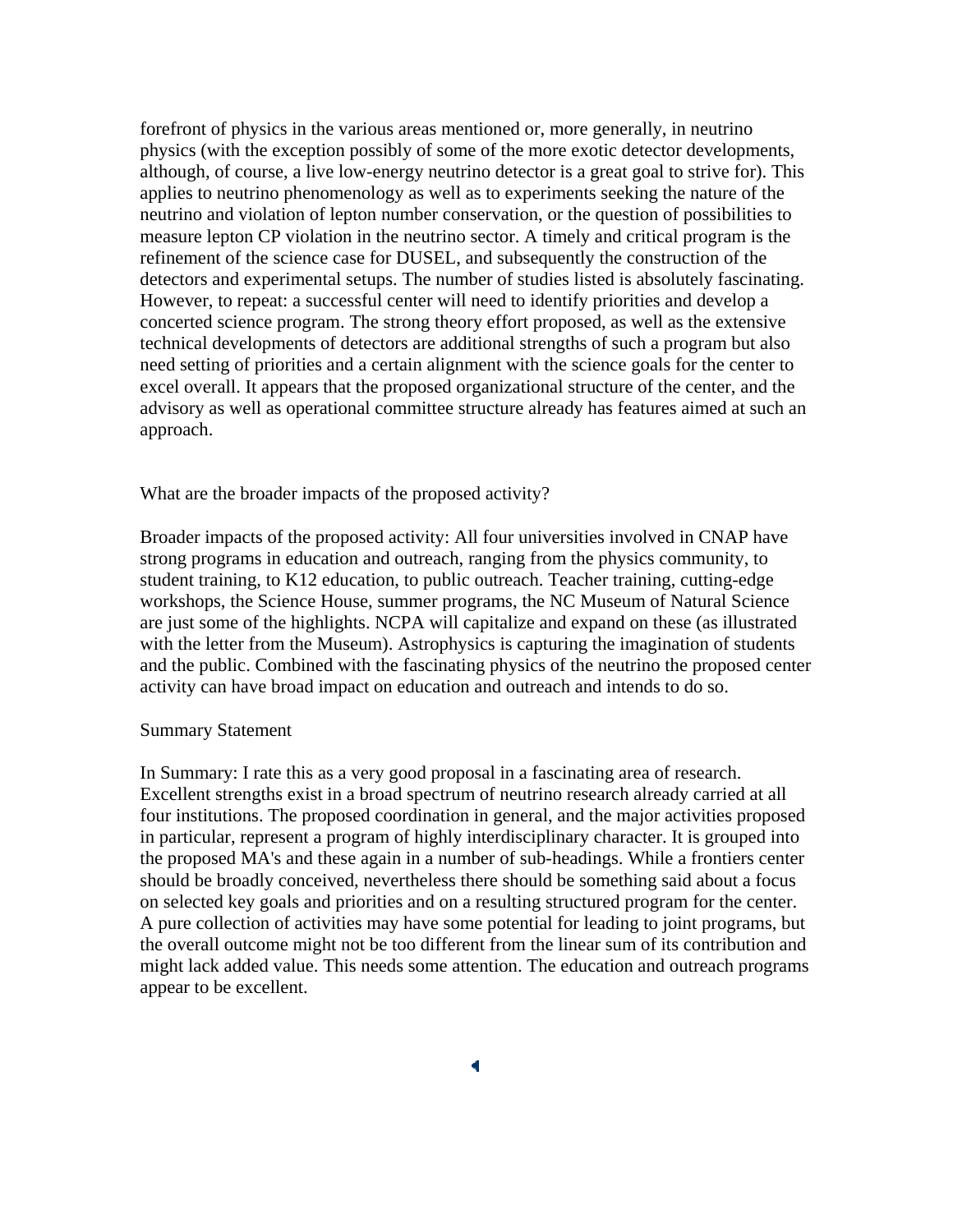| <b>Proposal Number:</b>                   | 0822690                                              |
|-------------------------------------------|------------------------------------------------------|
| <b>Performing</b><br><b>Organization:</b> | VA Polytechnic Inst                                  |
| <b>NSF Program:</b>                       | <b>Physics Frontier Center</b>                       |
| <b>Principal Investigator:</b>            | Vogelaar, Robert B                                   |
| <b>Proposal Title:</b>                    | Center for Neutrino and Astroparticle Physics (CNAP) |
| <b>Rating:</b>                            | Multiple Rating: (Excellent/Very Good)               |

# **REVIEW:**

What is the intellectual merit of the proposed activity?

Perhaps the most exciting discoveries in physics in the last decade were in the broad category of neutrino physics. Now, the field is maturing and instead of scattered and in some sense accidental results, it is aiming at planned large scale research that requires coordinated effort of larger groups composed of experts in variety of subfields. The goal of the CNAP proposal is to established such an integrating entity that would overcome the traditional boundaries of particle physics, nuclear physics and astrophysics which were characteristic of the study of neutrinos in the past, and hindered it to some extent.

The idea that four large research universities that happen to be geographically close to each other can form such a center is excellent. The list of personnel and their past achievements is impressive and the support of the involved universities, and in particular the existence of the Kimballton facility, makes the proposal very attractive.

Among the proposed major activities I wish to comment primarily on the Neutrino Phenomenology, field closest to my own interests. This activity, in particular, has been a domain of individual researchers, often working in isolation of each other. The CNAP, if realized, would provide a needed coordination as well as a breeding ground for new students and postdocs. It is so important that particle phenomenologists working e.g. on the issue of the best strategy to determine, say, CP violating phase or checking whether neutrinos have nonstandard interactions, work side by side with nuclear physicists working on the bb-decay matrix elements or on the determination of the neutrino-nucleus cross sections, as well as with astrophysicists working on problems of supernovae or nucleosynthesis. The CNAP has experts in all these fields. While the work on 'Neutrino Phenomenology' is important, and should

be supported if at all possible, the 'Neutrino Technology' activity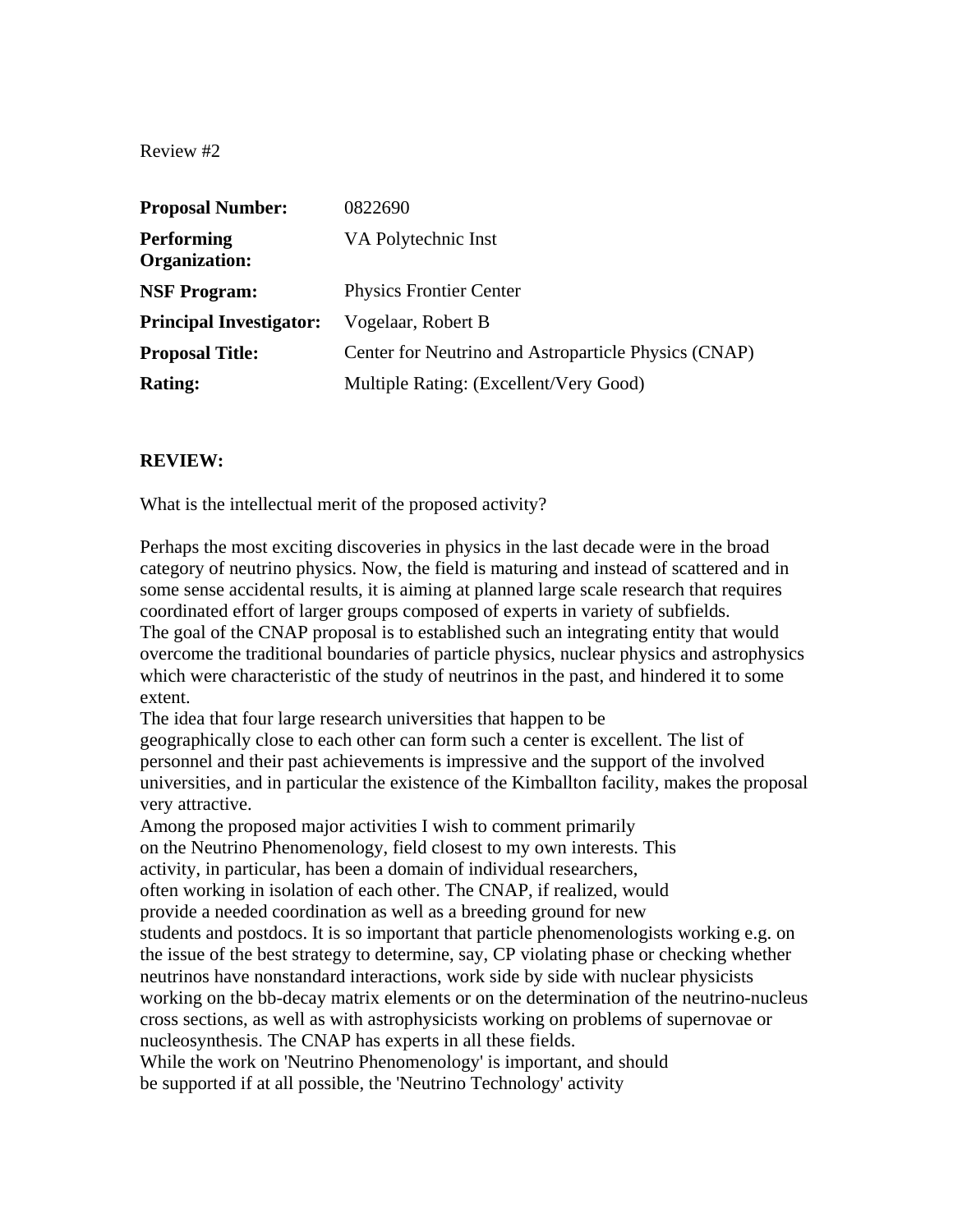is perhaps the most impressive part of the CNAP proposal. Progress in neutrino physics is impossible and would be hollow without new experimental results which, in turn, are impossible without technological innovations. The CNAP center would play an important role in that effort.

What are the broader impacts of the proposed activity?

Study of neutrinos impact broad areas of physics and technology. Supernovae are a primary example. The explosion mechanism remains unknown. The role of supernovae in nucleosythesis is not well understood, etc. CNAP activities will help in answering these questions that will, in turn, impact the other fields. Another example is the observations of geoneutrinos. If the flux of geoneneutrinos can be measured, ideally in several locations, the impact of such knowledge on geophysics would be substantial.

Another aspect is technology. Experiments with neutrinos are notoriously difficult. Development of large detectors, requirements of radiopurity etc. are pushing the technology on many fronts. Again, CNAP activities will, no doubt, involve desirable byproducts of this type.

# Summary Statement

Centers analogous to the proposed CNAP exist, or are being established, elsewhere (Germany, Japan). The establishment of a center like CNAP would be a very positive development if the US physics and astrophysics community wishes to keep its role in the neutrino field.

Many important and surprising discoveries were made in the recent past. We know that neutrinos are massive and mixed, and that they are very different from the other fermions. But important things remain unknown: Are neutrino Majorana particle?, Is CP symmetry violated?, Where in the sky are the heavy elements made? etc. To answer these questions, we need well funded and coordinated effort.

NSF is committed to establish the DUSEL facility. To fulfill its promise, that facility will need well prepared experiments. CNAP will play an important role in planning and conducting them.

The synergy between particle physics, astrophysics and nuclear physics is a rather new phenomenon. It is most strongly established in the study of neutrino properties and the phenomena caused by neutrinos. The CNAP center would be a good place to promote this interdisciplinary approach.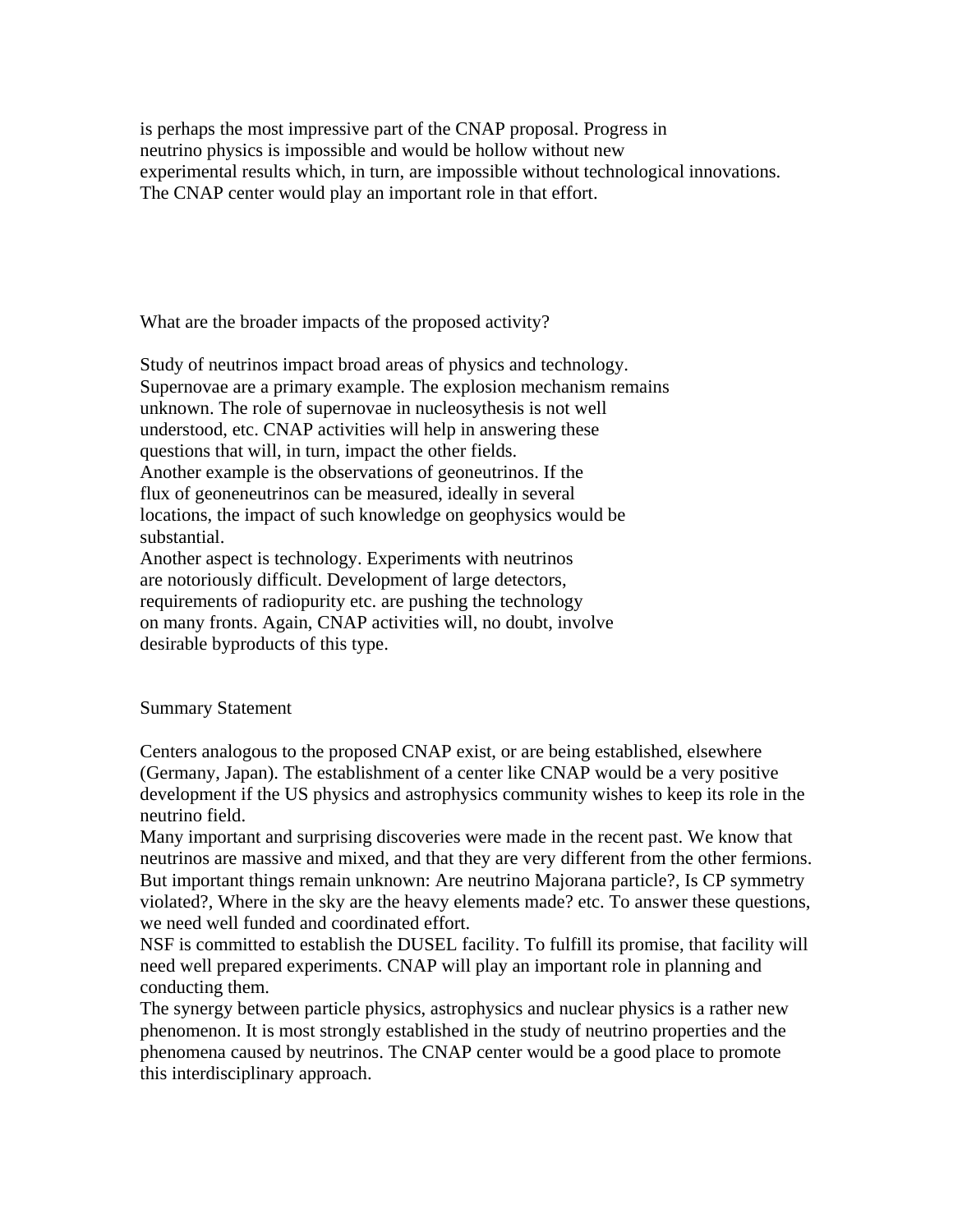| <b>Proposal Number:</b>                   | 0822690                                              |
|-------------------------------------------|------------------------------------------------------|
| <b>Performing</b><br><b>Organization:</b> | VA Polytechnic Inst                                  |
| <b>NSF Program:</b>                       | <b>Physics Frontier Center</b>                       |
| <b>Principal Investigator:</b>            | Vogelaar, Robert B                                   |
| <b>Proposal Title:</b>                    | Center for Neutrino and Astroparticle Physics (CNAP) |
| <b>Rating:</b>                            | No Rating                                            |

### **REVIEW:**

What is the intellectual merit of the proposed activity?

In principle, a focused research group pursuing experiments and theory in closely related fields is an attractive idea. The proposed Center for Neutrino and Astroparticle Physics (CNAP), with three major areas of activity ("Neutrino Phenomenology, Neutrino Technology, and Neutrino Frontier"), would associate experimental and phenomenology groups from Virginia Tech (in Blacksburg, VA), Duke University (in Durham, VC), University of North Carolina (in Chapel Hill), and North Carolina State University (in Raleigh, NC). With an access to the Triangle Universities Nuclear Laboratory (TUNL), supported by DOE, and the Kimballton Underground Research Facility (near VT), and local resources at four involved universities, which include computing farms, shops, cleanrooms and well-equipped laboratories, the proposed Center could potentially offer healthy environment for a wide variety of research studies and possibly expand the current use of available facilities.

Currently, members of the proposed Center are supported (by DOE and NSF) on several running, planned or experiments under construction. A list of the former includes Super-Kamiokande, KamLAND, Majorana and LENS, the latter are Daya Bay, T2K. Looking at this superficially, this portfolio presents a set of very interesting directions and opportunities to explore important issues related to neutrinos. However, one may also ask a "counter" question whether this is the most cost-effective way to advance these fields and whether this, as proponents suggest, allows these groups to play "leading" roles. From what this reviewer knows about the mentioned projects, the answer is "No". It is undeniable that some members (e.g., Raghavan) have provided seminal or crucial ideas for LENS and Borexino. Their overall role in Borexino is important and should be the focus for the VT group. However, it would be a big leap for these groups to truly lead these projects, even with the requested (huge amounts of) funding.

 $\blacktriangleleft$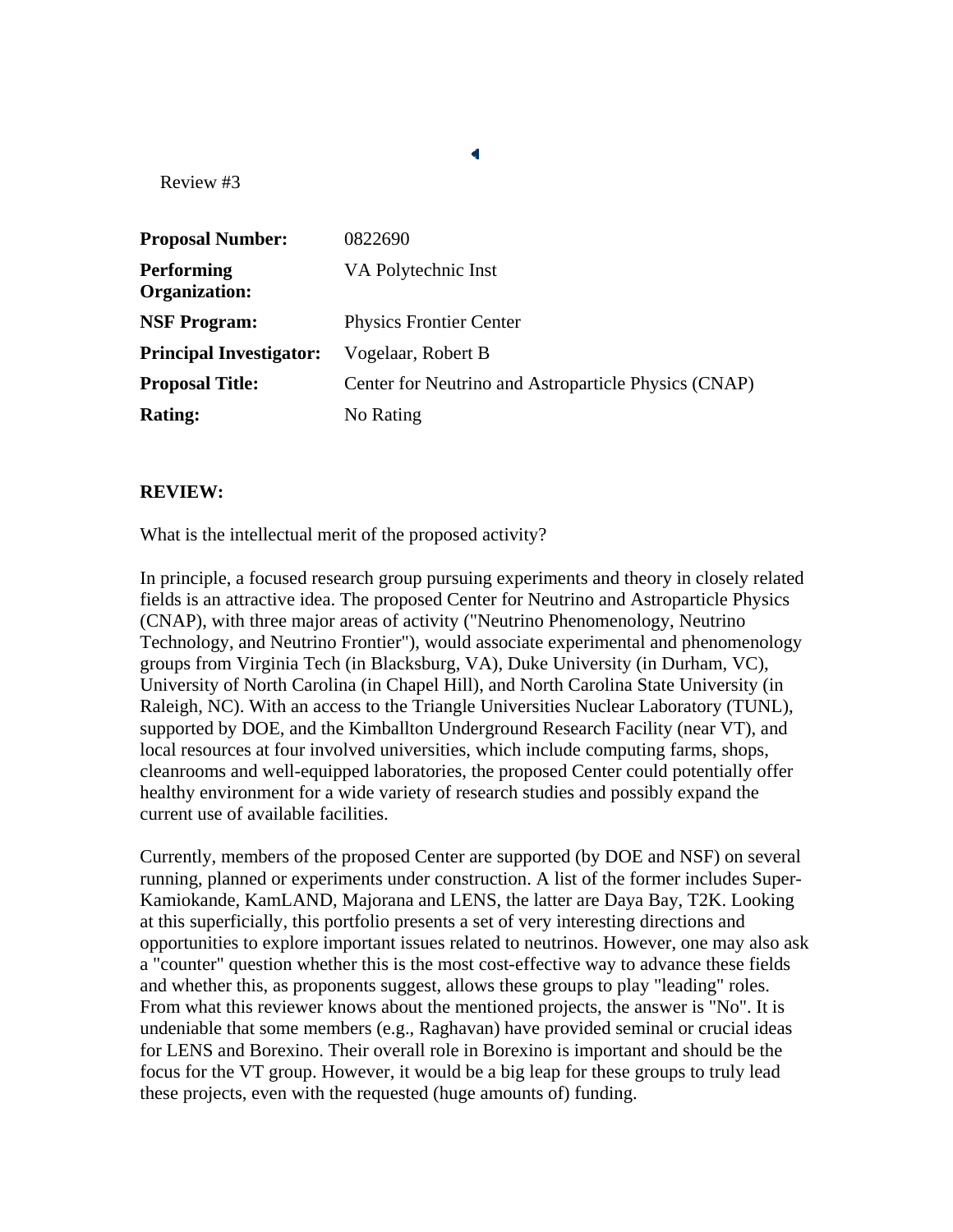Most of the faculty involved in the proposed Center are established and solid contributors to the field of neutrino physics and astrophysics. Some of the younger members (Scholberg, Huber) are already well known and may become future leaders of the field. This reviewer is not familiar with the work of all the PI's and decided to run a rudimentary SPIRES check of citations over the last 10 years for the PI's listed on the cover page of the proposal. Vogelaar (VT) has published 21 papers which have 472 citations. About half of these citation is attributed to one "very well-known" and two "well-known" papers, 2 published in 1998, and 1 in 2002. For Raghavan (VT) the record shows 23 papers with 342 citations, again about a half attributed to two papers in 1998 (the same two with Vogelaar). A. E. Champagne (UNC) has 22 papers with 392 citations out of which 283 are from one paper co-authored with about 30 authors including J. Bahcall, B. Balantekin, S. Elliot, S. Freedman, M. Kamionkowski, et al. G. McLaughlin (NCSU) has 35 papers with 582 citations. K. Scholberg has 80 papers with 14617 citations (shows the visibility of Super-Kamiokande!). Checks for some other members (e.g., Link and Huber) show quite solid records. With an obvious exception of K. Scholberg's, these records are not impressive and perhaps reflect the difficulty with which Borexino struggled over the years.

CNAP, if funded, would command significant human resources and the budget in excess of \\$3M annually. 10\% of this budget would be used for the administration of the Center (this may be reasonable given that VT is located about 200 miles from Durham); this is about as much as for the budgeted outreach. The proposal requests funding for 8 postdocs and 8 graduate students and 12 undergraduates. This is to be distributed among the four institutions as specified in the budget forms. This is about 40\% of the budget. The balance would fund 6-8 staff members, travel, and outreach and educational programs. The management of the Center is reasonable although it seems that the Director (the position is earmarked for Vogelaar) would have a lot of power and would be hard to replace (although this is not clear since no details on by-laws of the Center are provided in the proposal). On the other hand, the list of the members of the International Science Advisory Board is very impressive and includes some big names in neutrino physics. A national laboratory could be envious of this list.

What are the broader impacts of the proposed activity?

The proposed Center plans to develop partnership with successful projects at the four universities and increase the opportunities for undergraduate and graduate students as well as for post-doctoral fellows. The Science House at NCSU and VT's Institute for Connecting Science Research to the Classroom are well-known and well run outreach operations. It is possible that the Center would enrich and expand these programs involving both the junior cadre (students) and specially hired personnel. Since the neutrino physics cuts across many topics in physics, astrophysics, astronomy, and cosmology the additional educational potential of the Center is high and attractive. Again, the challenge will be how to assure that students at four distant universities can have similar access and opportunities. The foreseen use of video technology goes in the right direction but general experience shows that such effort is very hard to maintain for longer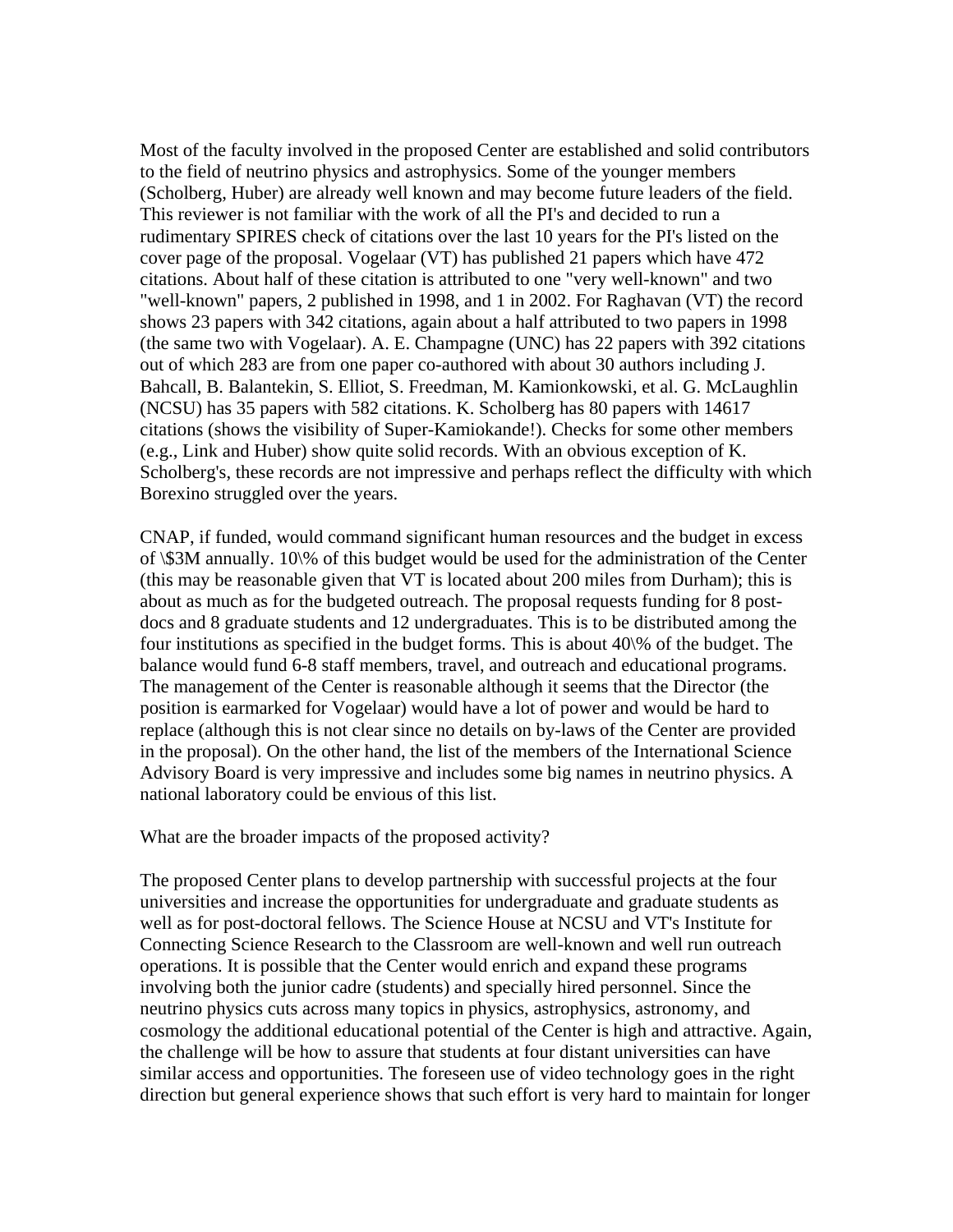### periods of time.

#### Summary Statement

In summary, although the idea for the proposed Center for Neutrino and Astroparticle Physics (CNAP) is interesting and attractive in principle, this reviewer remains skeptical that CNAP would advance the field of neutrino physics more than it could be accomplished if the available funds were distributed to already existing groups (in the US) to allow them to play stronger leading roles in their current experiments or phenomenological studies. The main factors why this reviewer is unconvinced are: 1) the average quality of the members of the proposed Center is at best on par with the quality of faculty involved in leading neutrino experiments in the US, 2) the distance between institutions will make the proposed human interactions difficult and hard to maintain for a long term, 3) the track record of the involved experimental groups in recent neutrino projects has had its ups and downs and, although overall fairly positive, one may question whether the funds requested by the proposed Center would be best utilized as described in the proposal, 4) diversity of the proposed program is intellectually attractive but also challenging and defocusing, 6) it is not clear how in practice the researchers from four universities will tune in to each others tastes and needs to enhance their research so far and find common topics to work on in the future, 7) the management plan of CNAP seems shallow and overly centralized.

4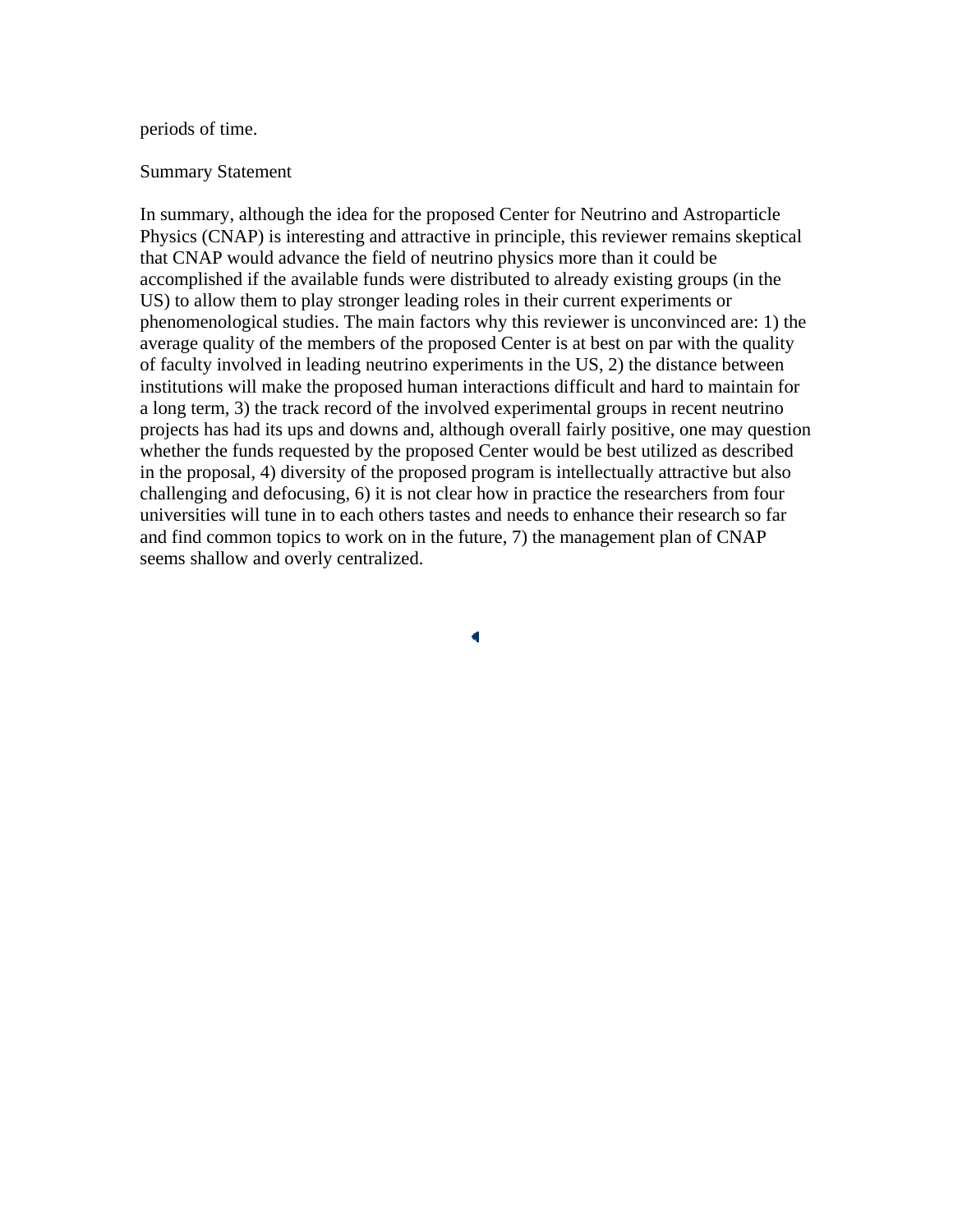| <b>Proposal Number:</b>                   | 0822690                                              |
|-------------------------------------------|------------------------------------------------------|
| <b>Performing</b><br><b>Organization:</b> | VA Polytechnic Inst                                  |
| <b>NSF Program:</b>                       | <b>Physics Frontier Center</b>                       |
| <b>Principal Investigator:</b>            | Vogelaar, Robert B                                   |
| <b>Proposal Title:</b>                    | Center for Neutrino and Astroparticle Physics (CNAP) |
| <b>Rating:</b>                            | Excellent                                            |

# **REVIEW:**

What is the intellectual merit of the proposed activity?

Neutrino physics and astrophysics has provided some of the most exciting discoveries during the last decades. This proposal intends to bring together the neutrino physicists at four universities in the Southwest to form the core of a national center. The proposed center will form a forum providing resources to address specific challenges. I particularly like feature where the Center will carry out both theoretical and experimental activity as such synergy is a must for further progress in the field. Many proposals talk about bringing theorists and experimentalists together for workshops et cetera, but not to carry out the research together. I believe this is one of strengths of this proposal.

Three major activity areas, namely neutrino phenomenology, innovation in neutrino related instrumentation, and research on the neutrino frontier are well-chosen to maximize the impact of the Center. Progress in neutrino physics requires input from the first two major activity areas, namely a careful assesment of the existing data and development of new detection techniques. The Center can then build on the existing strengths of the members to establish a national forum for the third major activity area.

The management is plan is very carefully laid out. It is the most detailed plan I had seen a proposal of this kind for a long time.

What are the broader impacts of the proposed activity?

Neutrino physics has potential to impact not only nuclear and high energy physics, but also astrophysics and cosmology. In addition the proposers have a carefully laid out detailed outreach program.

I believe that it is an additional plus for the proposal to include two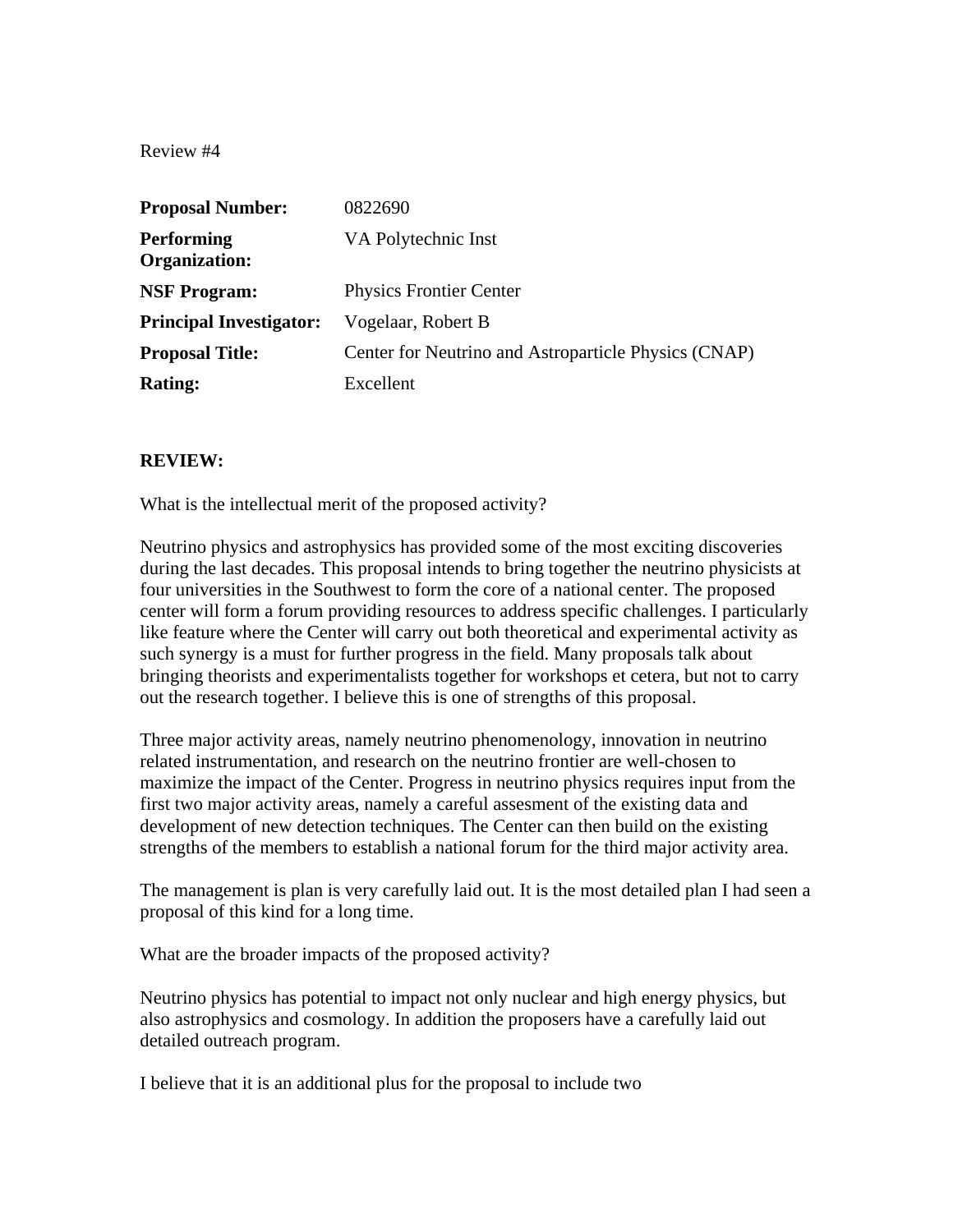best young (below the full professor category) female neutrino physicists in the country.

# Summary Statement

Neutrino physics still has untapped potential to answer some of the most challenging questions about nature. The proposed Center has a very high probability of success in this endavour and I recommend its funding.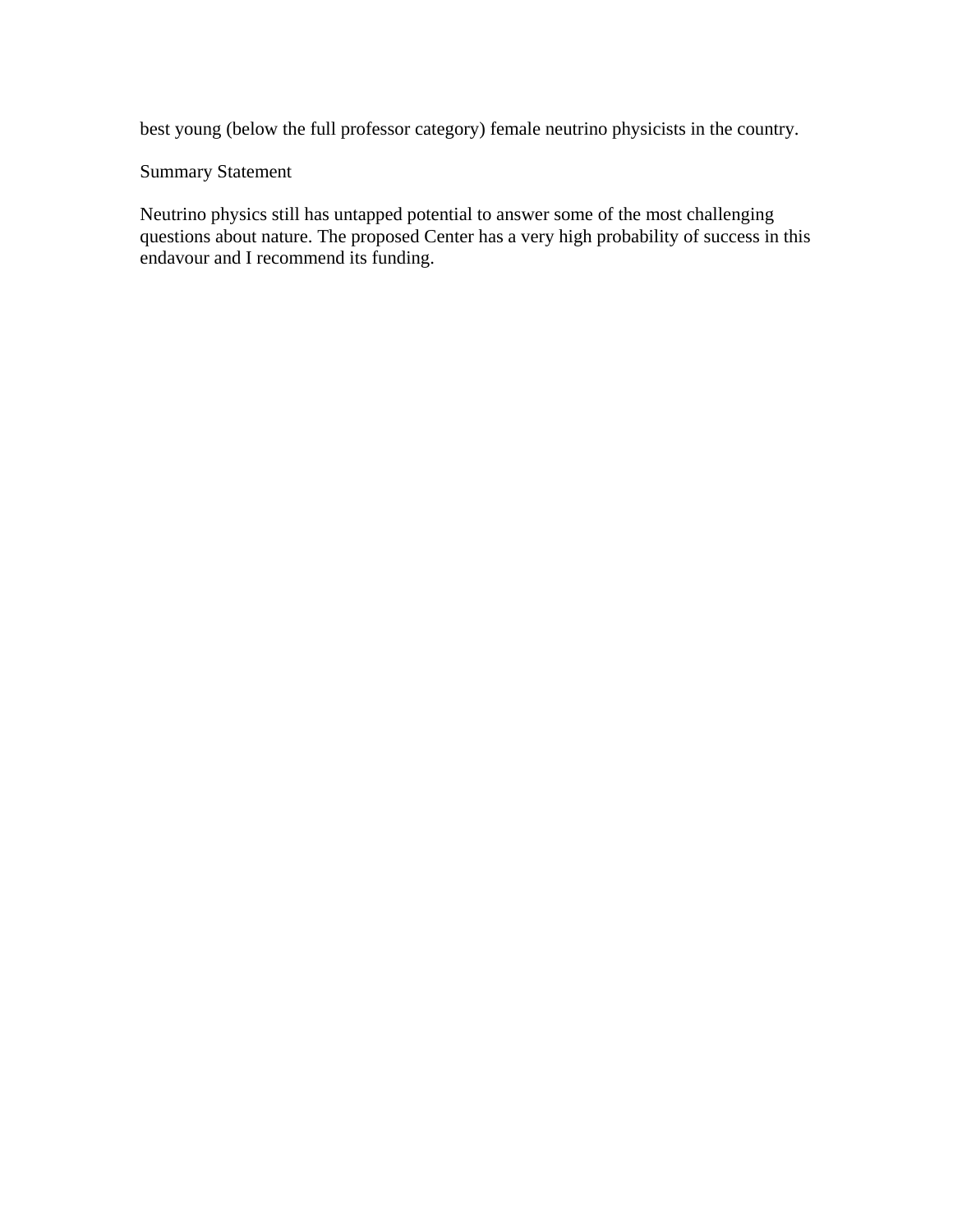| <b>Proposal Number:</b>                   | 0822690                                              |
|-------------------------------------------|------------------------------------------------------|
| <b>Performing</b><br><b>Organization:</b> | VA Polytechnic Inst                                  |
| <b>NSF Program:</b>                       | <b>Physics Frontier Center</b>                       |
| <b>Principal Investigator:</b>            | Vogelaar, Robert B                                   |
| <b>Proposal Title:</b>                    | Center for Neutrino and Astroparticle Physics (CNAP) |
| <b>Rating:</b>                            | Good                                                 |

## **REVIEW:**

What is the intellectual merit of the proposed activity?

see summary statement

What are the broader impacts of the proposed activity?

see summary statement

Summary Statement

This review is incomplete. I will submit the complete review within a week in the hope that it will be useful.

What is the intellectual merit of the proposed activity? Will it address intellectual frontiers of physics, broadly interpreted?

The intellectual merit of the proposed activity is excellent. It would address leading questions on

the properties of neutrinos (mixing angles, masses, CP violation, Majorana vs Dirac, gauge

couplings) and on phenomena which could be potentially studied using neutrinos (corecollapse supernovae,

nuclear structure, dark matter, etc.). The caliber of the investigators is very high on the whole. Many

are well-known in the fields of neutrino physics and neutrino astrophysics; others have expertise which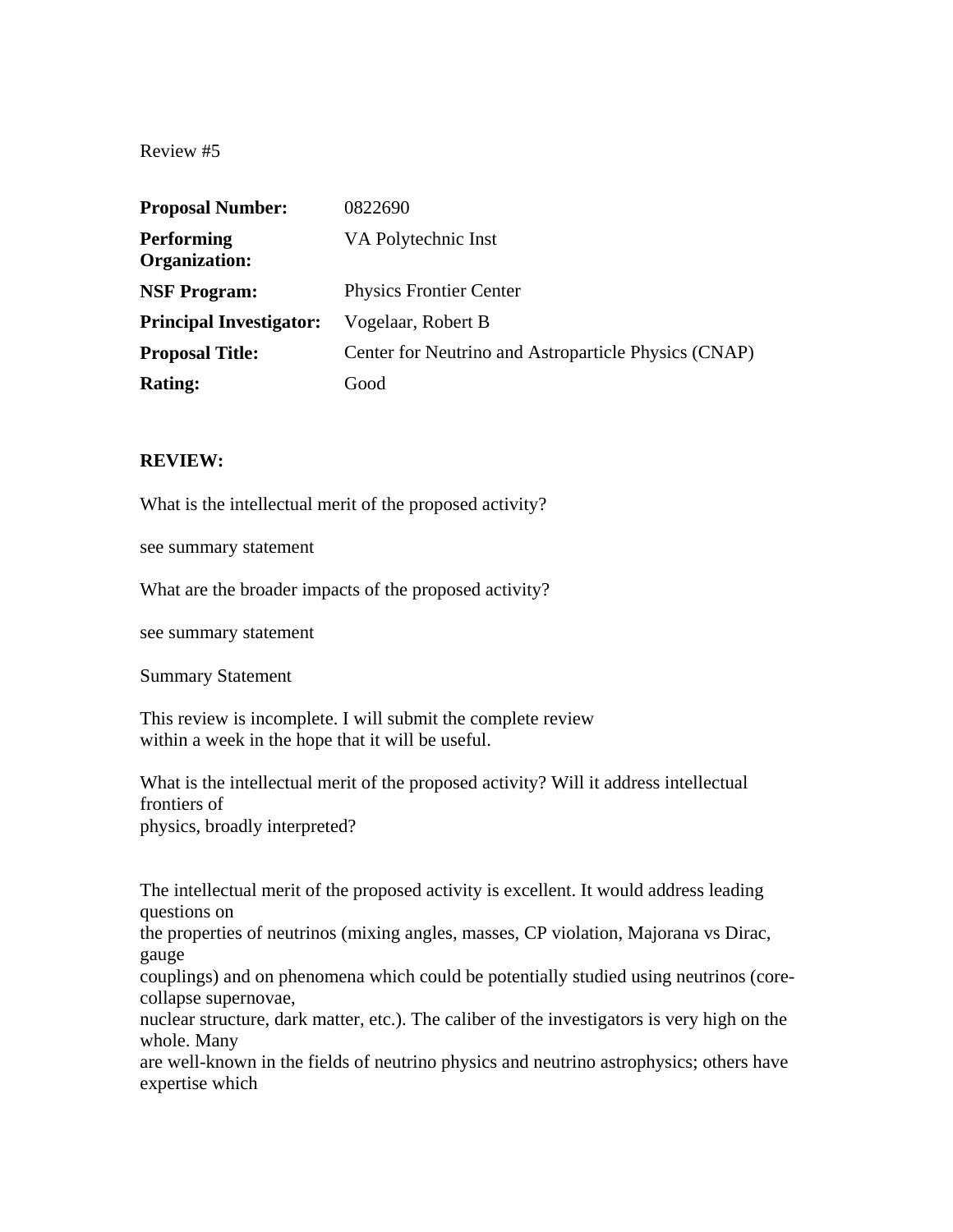could be applied to address these questions.

What are the broader impacts of the proposed activity, including impacts on other fields, technology, society, and workforce?

The basic knowledge derived from this research could have a significant impact on particle physics, nuclear

physics, astrophysics, and cosmology. Detector development could produce technological spin-offs. Involvement

of students in this research typically improves skills useful for dealing with technical measurement and analysis

issues.

What is the educational impact of the proposed activity and does it integrate research and education's

VT and NCSU have successful programs which disseminate advances in knowledge and pedagogy to K-12. The proposed activity would establish a close relationship with these programs.

The proposal includes letters of interest and support from these programs.

The numbers of individuals who would receive undergraduate, graduate, and postdoctoral training

from this activity are 65, 36, and 41, respectively. This is in line with the overall level of funding requested. A REU program would also be pursued.

Does the proposed work contribute to the goal of integrating diversity into NSF programs, projects, and activities?

The proposed activity would involve two historically black universities, North Carolina Central and South Carolina State. Of the two investigators in the center from these universities, one has a research record in neutrino physics. Students from these schools would have a clear opportunity to participate in the work of the Center. A modest amount of equipment would be transferred to these schools to allow students to continue their research on campus.

Evaluate the intrinsic technical merit of each of the major activities (MAs) of the proposed PFC.

There are three major activities: neutrino phenomenology,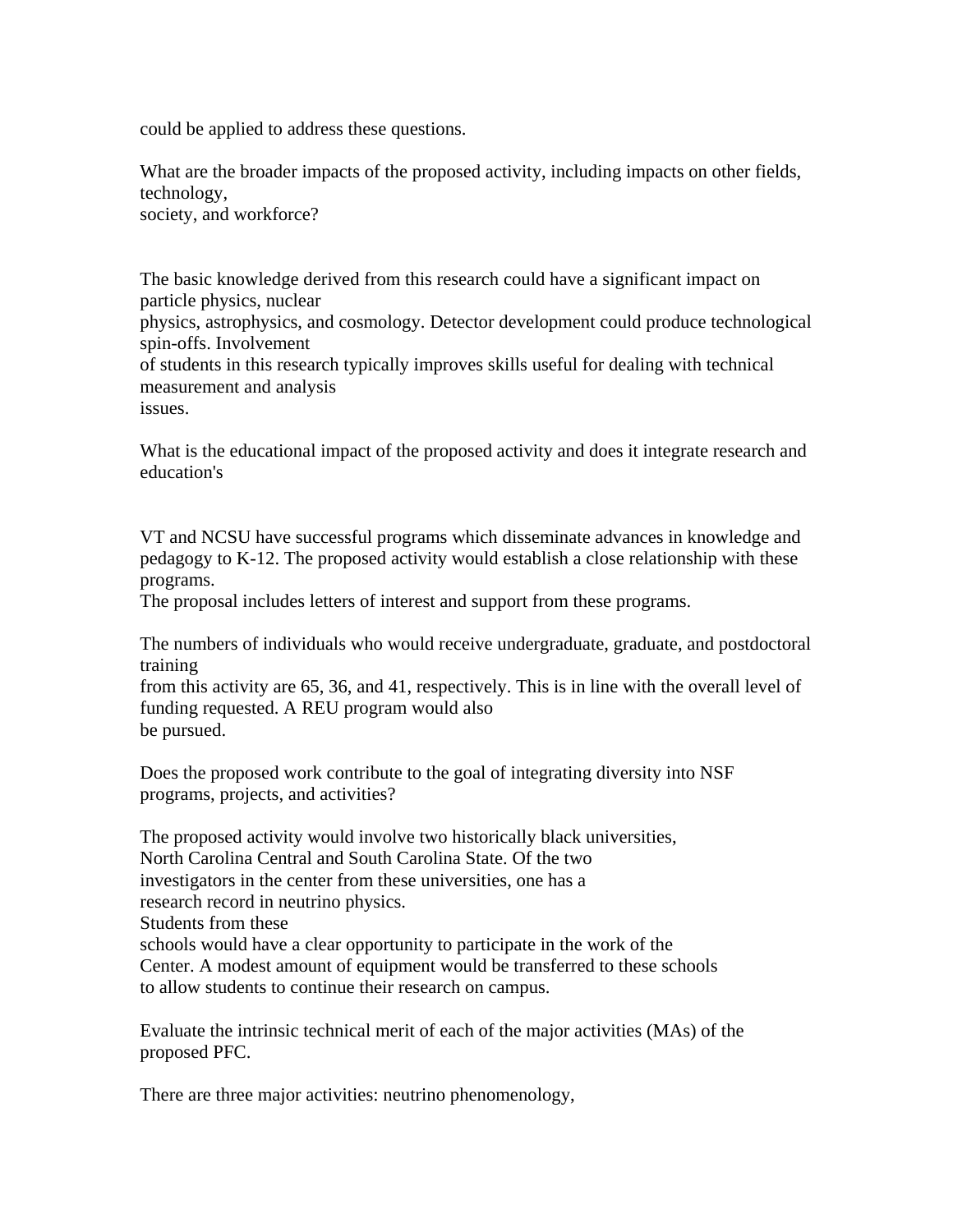neutrino technology, and neutrino frontier. Neutrino technology is the strongest in terms of feasibility, critical mass of investigators and facilities, and breadth.....

Evaluate the proposed PFC as a whole. Is there strong synergy, value-added, or other collective attributes that makes the proposed PFC more valuable than a set of individual awards with the same total funding?

The range of research spanned by the proposed PFC is broad, especially in the area of experimental physics. The proposed activity has the potential to become a strong center. As it is described, however, I think that it is likely that the impact would not be much more than if the investigators were separately funded. The reasons are as follows: 1) I would expect that the Center would be the main activity of its director. In fact, the director would be an investigator on other major grants and there is no mention of any teaching release. 2) The proposal does speak to activities that would encourage interaction and collaboration between the researchers within the center and with researchers outside the center. It also speaks to development of infrastructure and facilities which would enhance the ability of the center to reach its goals. However, I would have expected considerably more resources to have been allocated to visitor programs, seminar series, and workshops than is found in the budgets. Also, what is budgeted for capital equipment and material and supplies is either more along the lines of building up parallel capability at the individual institutions or does not enhance the capability of facilities such as KURF beyond what could be achieved with individual award to groups which have specific interests in using KURF. 3) The investigators have many proposals pending which overlap in scope with this one Furthermore,

as would be expected, the investigators are already very active. Involvement in this center requires not only more students, postdocs, and equipment but also intellectual engagement and investment of time by the investigators.

The proposal does not describe very much what would be done to support/encourage the investigators so that they are able to help make the center a success.

Evaluate the institutional setting, management plan, budget, shared equipment, infrastructure, etc.

Still to be answered....